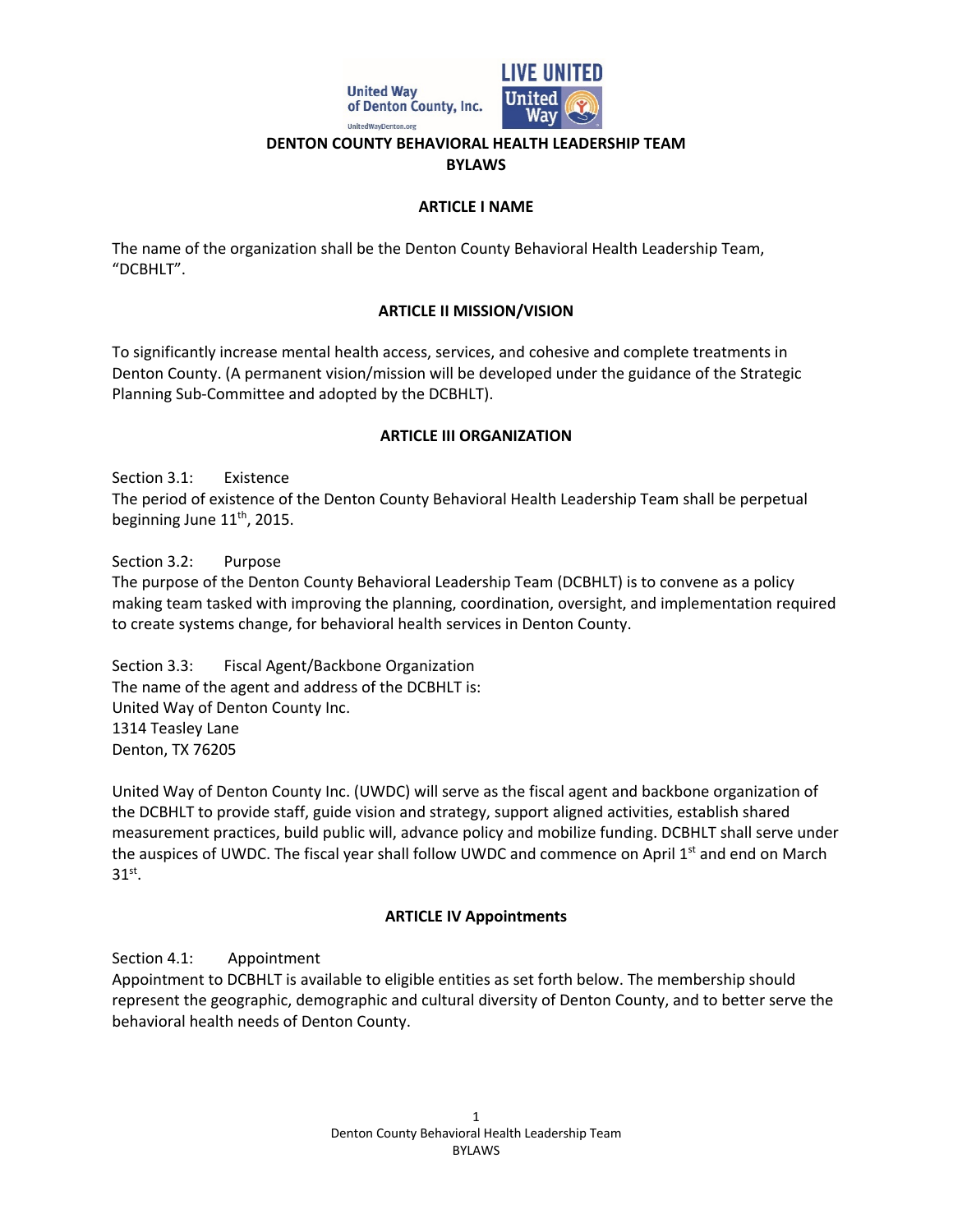The members of the DCBHLT shall consist of the following entities:

- Federal and State Legislatures
- Denton County Commissioners Court
- Denton City Council
- Lewisville City Council
- Corinth City Council
- Small Cities/Towns
- Health Systems, Hospitals, MHMR, Health Department
- Health Insurance Providers
- Human Systems, ISD's, Higher Education, Law Enforcement, WATCH
- United Way of Denton County

## Section 4.2: Terms of Appointment

Initial appointments of the DCBHLT shall serve a two (2) year term to ensure consistency and maintain a working knowledge of the DCBHLT. Subsequent appointment terms will be developed by the DCBHLT consisting of two (2) and three (3) year terms.

Section 4.3: Duties of Appointees To ensure members are actively engaged members are expected to attend 50% of the meetings.

# **ARTICLE V MEETINGS**

## Section 5.1: General Meetings

Meetings of the DCBHLT will be held monthly for a period of six (6) months. DCBHLT members will review the scheduling needs to determine meeting frequency after the initial six (6) months. Meetings of the DCBHLT shall be held at the United Way of Denton County Inc. office. All meetings of the DCBHLT will be open to the public. Meeting agendas and minutes will be made available through the DCBHLT/UWDC website.

Section 5.2: Special Meetings

Special meetings of the DCBHLT may be called by the executive officer.

Section 5.3: Notice of Meetings

Notice of meetings shall be provided at least 3 days prior on the UWDC/DCBHLT website, and notification delivered by phone, mail, or email.

Section 5.4: Chairperson/Co-Chairperson

The DCBHLT shall elect a chair and co-chair to preside over meetings. In the absence of the chair, the cochair shall preside.

Section 5.5 Secretary

The secretary shall be an elected member of the DCBHLT, and shall be responsible for the written minutes of the DCBHLT.

Section 5.6: Workgroup Meetings

Workgroup meetings will be held monthly or as needed to conduct the business of the DCBHLT. Additional meetings maybe convened as necessary to meet the goals and objectives of the DCBHLT.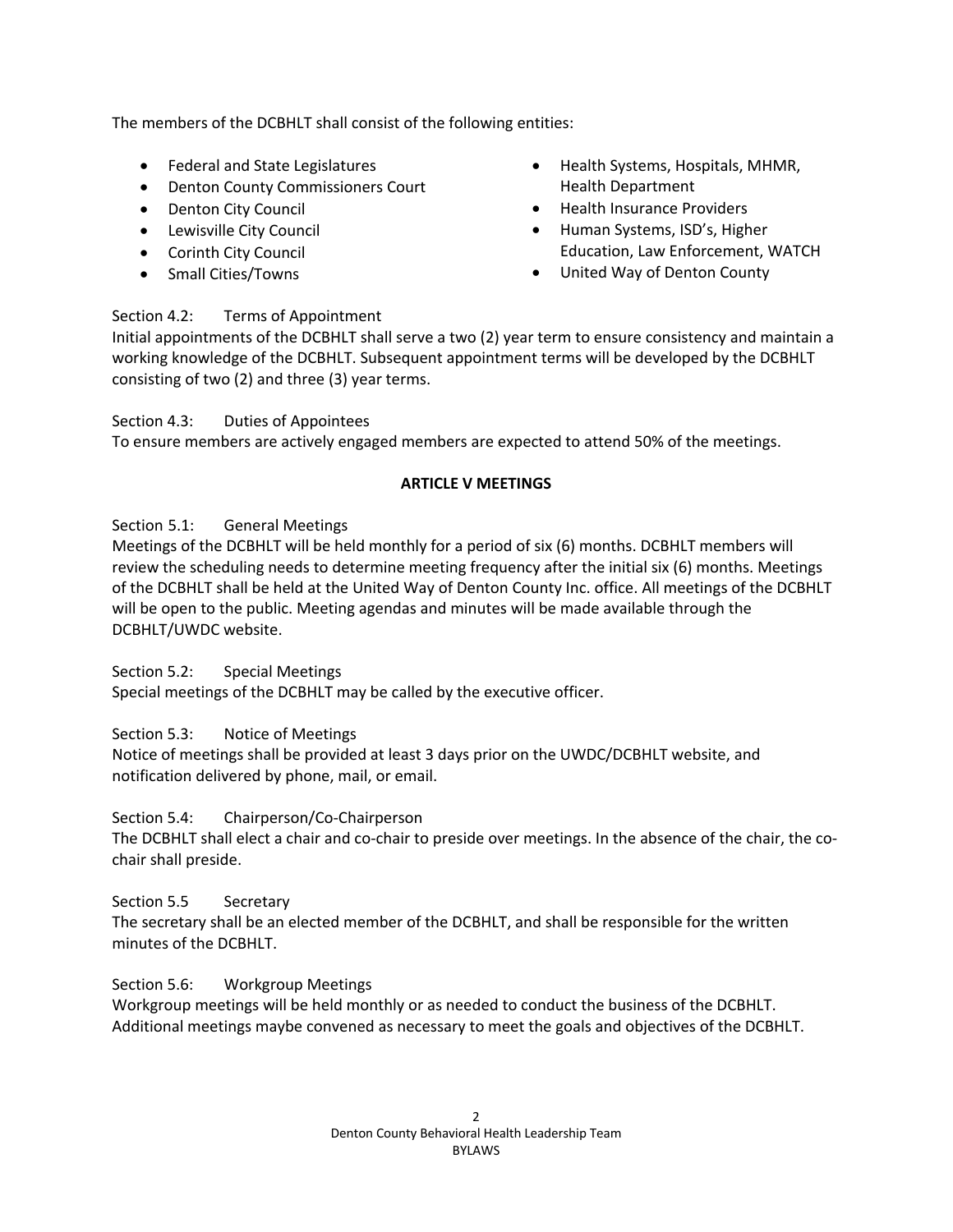## Section 5.7: Quorum

A simple majority shall be necessary and sufficient to constitute a quorum for the transaction of DCBHLT business.

## Section 5.8: Voting

Each appointee of the DCBHLT shall be entitled to vote in person or electronically if deemed necessary for the transaction of business. In the event of an electronic vote, members will vote accordingly and sufficient documentation will be kept and provided at the next official meeting. Only appointees to the DCBHLT shall have voting rights. Ex-officios and alternates attending meetings on behalf of an absent appointee may not vote.

## Section 5.9: Parliamentary Authority

The meetings of the DCBHLT shall be governed by the parliamentary rules and usages contained in the current edition of the "Roberts Rules of Order" unless otherwise directed within these bylaws.

## **ARTICLE VI Officers/BHLT Appointees**

Section 6.1: DCBHLT Appointees

The DCBHLT shall consist of no less than sixteen (16) and no more than thirty-six (36)members. Such number may be increased or decreased by amendment to these Bylaws and the DCBHLT structure. The DCBHLT shall be composed of appointees from the following entities.

(1-3) Federal and State Legislature (3-5) Denton County Commissioners Court (1-2) Denton City Council (1-2) Lewisville City Council (1-2) Corinth City Council (1-2) Small Cities/Towns

(3-7) Health Systems, Hospitals, MHMR, Health Department (1-2) Health Insurance Providers (4-10) Human Systems, ISD's, Higher Education, Law Enforcement, WATCH (1) United Way of Denton County

# Section 6.2**:** Eligibility

To be eligible a person must be appointed by one of the above name entities as outlined **in Article 6 Section 6.1** and possess strong business, policy, or health background.

With regards to appointments:

- Cities/Towns should identify a council member, senior staff, executive, or community member;
- Non-profit organizations should identify a board member;
- Higher Education should identify a senior level representative;
- All others should identify a board member, or senior level representative

Appointees are expected to remain actively engaged and report to the appointing agency/organization on an ongoing basis to ensure accurate communication. In the event an appointee is not fulfilling their role, the DCBHLT will request a new appointee from the appointing agency/organization.

### Section 6.3 Officers

Officers of the DCBHLT are eligible for two consecutive one (1) year terms. Elections will be held during the  $1<sup>st</sup>$  meeting in June.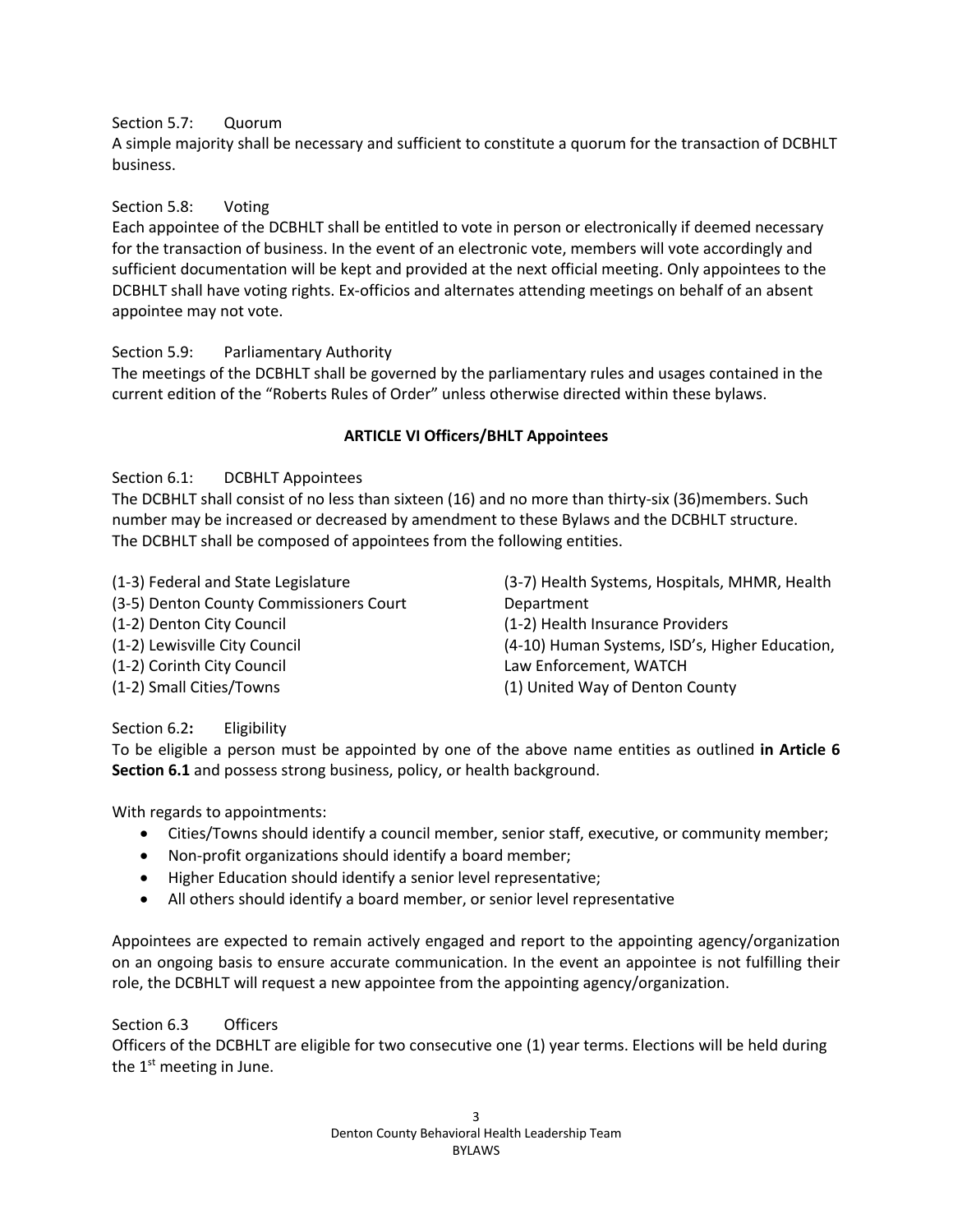DCBHLT shall call for a nominating committee to be formed to present a slate of officers annually. Section 6.4: Chair

The Chair shall preside at all meetings of the DCBHLT and shall exercise leadership to ensure the goals and objectives of the DCBHLT are carried out. He/She shall have the powers and duties of supervision and management as it pertains to the office of Chair. The Chair shall serve a one year term and be elected each year.

- 1. The Chair shall convene and manage meetings;
- 2. The Chair shall set the agenda;
- 3. Represent the DCBHLT at meetings;
- 4. Assure compliance with Roberts Rules of Orders

### Section 6.5: Co-Chair

The Co-Chair shall assist the Chair in the leadership of the DCBHLT. The Co-Chair shall serve a one year term and be elected each year. The duties of the Co-Chair include, but not limited to the following:

- 1. Perform all duties of the Chair in the absence of the Chair, and when so shall have all of the powers and duties of Chair.
- 2. Prepare to succeed to the office of the Chair in the event of the Chairs resignation or vacancy.

### Section 6.6: DCBHLT Secretary

The secretary shall be an elected member of the DCBHLT, and shall be responsible for the written minutes of the DCBHLT. The Secretary shall serve a one year term and be elected each year.

### Section 6.7 Past Chair

The past chair, shall be an elected member of the DCBHLT, and will serve in an advisory capacity to ensure continuity of operations.

### Section 6.8 DCBHLT Ex-Officios

The DCBHLT shall appoint ex-officio members as appropriate. Ex-officios will offer input, but will abstain from voting on matters of the DCBHLT.

### Section 6.9: DCBHLT Workgroup/Sub-Committee Chairs

Workgroups/Sub-committees shall provide ongoing reports and recommendations to the DCBHLT to ensure ongoing communication and leadership as it relates to the overall goals and objectives of the DCBHLT.

### Section 6.10: Resignation of DCBHLT Appointees

Any member of the DCBHLT may resign at any time by giving written notice to the Chair at least 30 days in advance, and by notifying the appointing authority.

Section 6.11: DCBHLT Vacancies

Vacancies shall be filled by the appointing agency/organization within 30 days of the vacancy and approved during the next regularly scheduled meeting.

Section 6.12: Compensation of Officers/BHLT Appointees The officers/appointees shall not receive a salary or compensation.